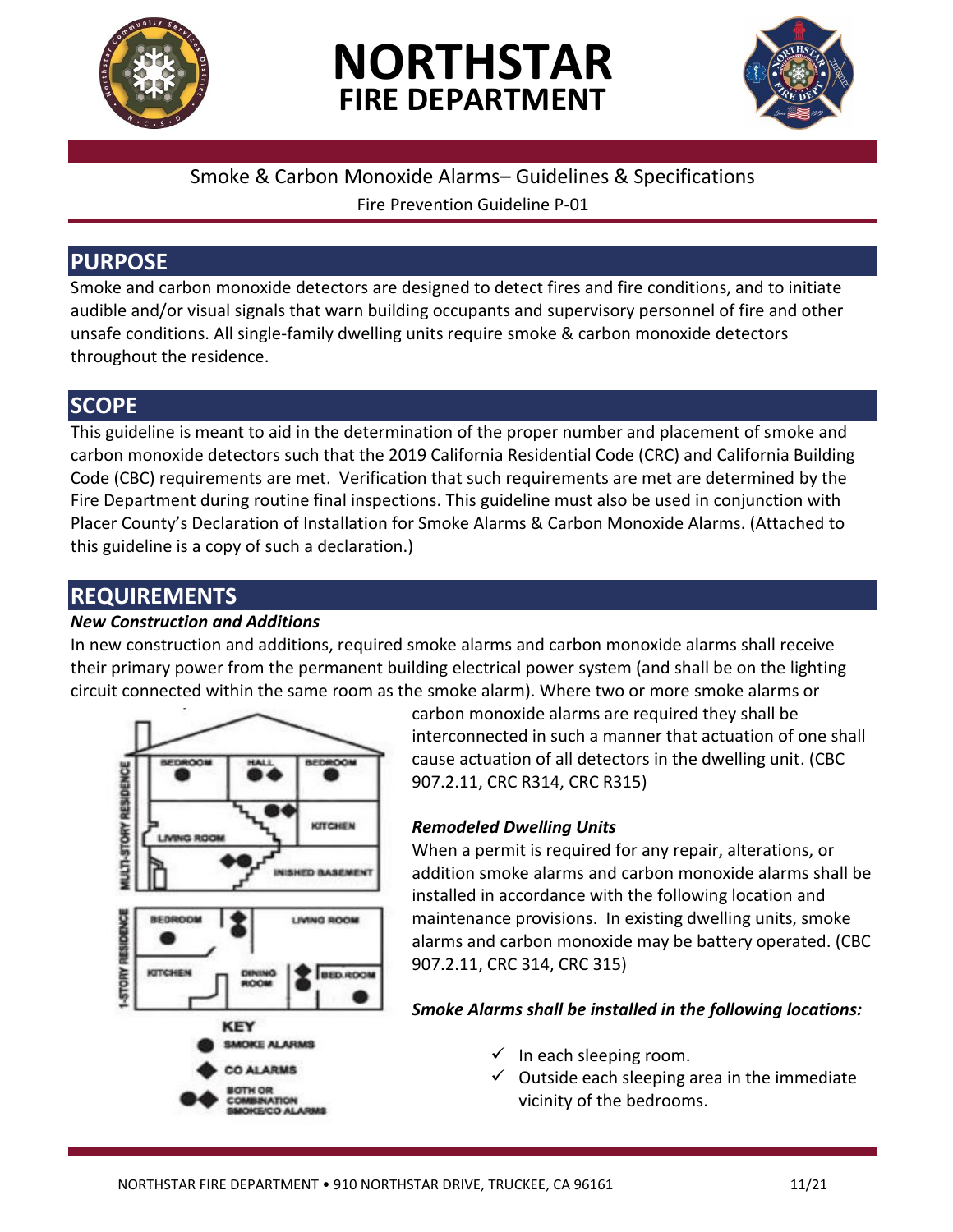## Smoke & Carbon Monoxide Alarms– Guidelines & Specifications Fire Prevention Guideline P-01

 $\checkmark$  On each additional story of the dwelling, including basements but not including crawl spaces and uninhabitable attics.

#### *Carbon Monoxide Alarms shall be installed in the following locations:*

- $\checkmark$  Outside of each separate dwelling unit sleeping area in the immediate vicinity of the bedroom(s)
- $\checkmark$  On every level of a dwelling unit including basements.
- $\checkmark$  Where a fuel-burning appliance is located within a bedroom or its attached bathroom, a carbon monoxide alarm shall be installed within the bedroom.

#### *Smoke Alarm and Carbon Monoxide Alarm Device Location*

Smoke alarms shall be installed on the ceiling or wall between 4" and 12" of the ceiling. Carbon monoxide alarms shall be installed on the ceiling or wall above the header.

#### *Smoke Alarm Batteries and Replacement*

All newly installed smoke alarms shall have a 10-year sealed battery. Smoke alarms shall be replaced upon expiration. (CBC 907.2.11.2, CRC 314, CRC 315)

#### *Maintenance for Multiple Dwelling Complexes*

The owner shall be responsible for testing and maintaining detectors in hotels, motels, lodging houses and common stairwells of apartment complexes and other multiple dwelling complexes. The smoke alarm shall be operable at the time that the tenant takes possession. The apartment complex tenant shall be responsible for notifying the manager or owner if the tenant becomes aware of an inoperable smoke alarm within his or her unit. The owner or authorized agent shall correct any reported deficiencies in the smoke alarm and shall not be in violation of this section for a deficient smoke alarm when he or she has not received notice of the deficiency. (CFC 907.9 and California Health and Safety 13113.7)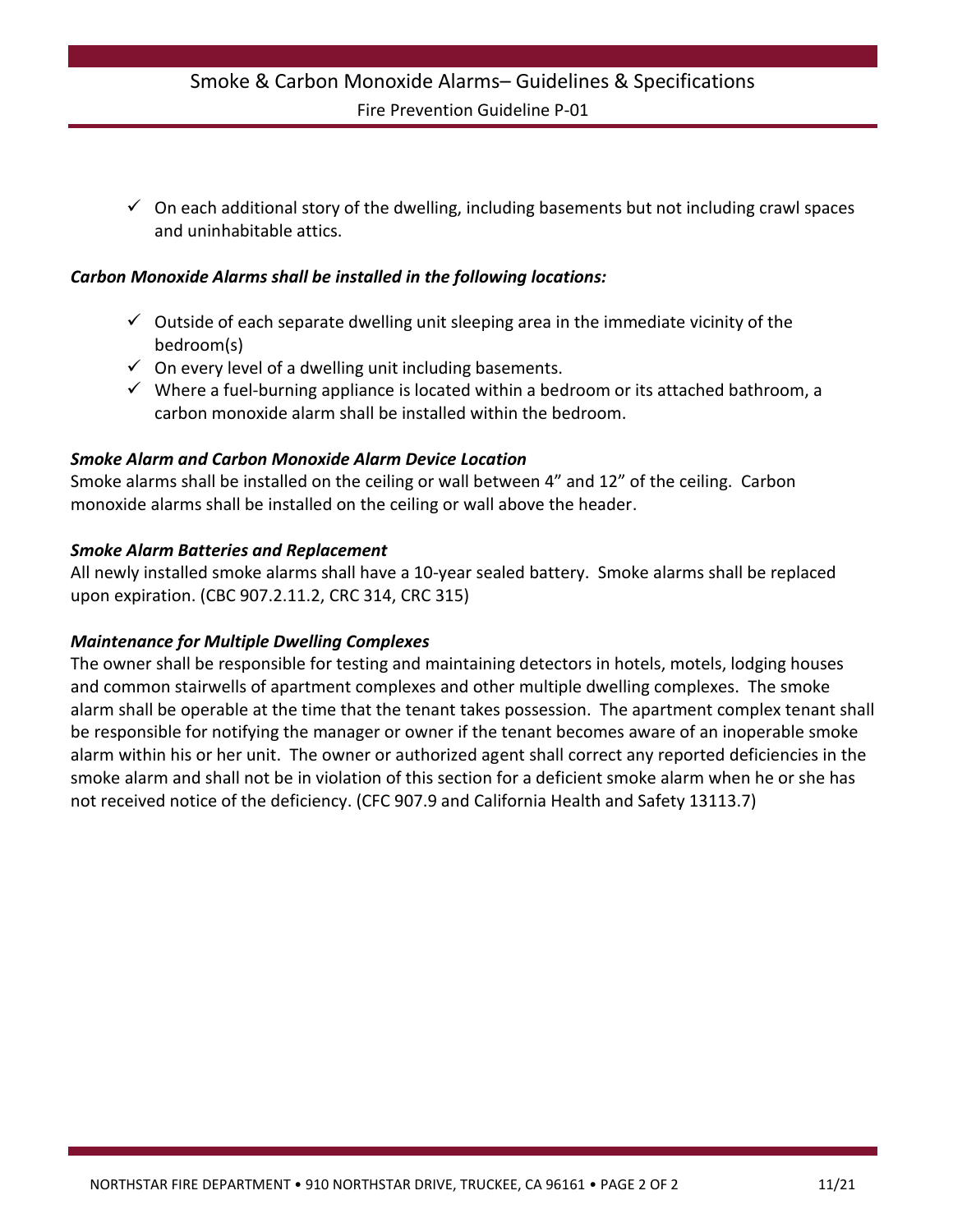

**B UI L DI N G S E RV I CE S D IV IS IO N**

## 2019 CALIFORNIA BUILDING STANDARDS CODE OF REGULATIONS TITLE 24

## **Declaration of Installation for Smoke Alarms and Carbon Monoxide Alarms**

The newly adopted California Residential Code requires the installation of Carbon Monoxide Detectors in dwelling units and in sleeping units within which fuel-burning appliances are installed and in dwelling units that have attached garages. The policy for Carbon Monoxide Alarms in the County of Placer states: "All permits issued and associated with a Residential Group R *Dwelling Unit or Sleeping Unit* shall conform to the following California Residential Code requirements for Carbon Monoxide Alarms (Section R315)."

#### **California Residential Code Requirements for Carbon Monoxide Alarms:**

**R314.3 Smoke alarm locations:** 1) Each sleeping room. 2) Outside each separate sleeping area in the immediate vicinity of the bedroom. 3) On each additional story of the dwelling, including basements and habitable attics and not including crawl spaces and uninhabitable attics. In dwellings or dwelling units with split levels and without an intervening door between the adjacent levels, a smoke alarm installed on the upper level shall suffice for the adjacent lower level provided that the lower level is less than one full story below the upper level. 4) Smoke alarms shall be installed not less than 3 feet horizontally from the door or opening of a bathroom that contains a bathtub or shower unless this would prevent placement of a smoke alarm. 5) Smoke alarms shall not be installed not less than 36" horizontal path from the supply registers of a forced air heating or cooling system and shall be installed outside of the airflow from those systems. 6) Smoke alarms shall not be installed within a 36" horizontal path from the tip of the blade of a ceiling-suspended (paddle) fan.

**R315.2.1 Existing buildings and new construction:** Carbon monoxide alarms shall be provided in dwelling units where either or both of the following conditions exist. 1) The dwelling unit contains a fuel-fired appliance or fireplace. 2) The dwelling unit has an attached garage with an opening that communicates with the dwelling unit.

**R315.4 Combination alarms:** Combination carbon monoxide and smoke alarms shall be permitted to be used in lieu of carbon monoxide alarms. Require UL 2075 and UL268.

**R315.5 Interconnection.** Where more than one carbon monoxide alarm is required to be installed within the dwelling unit or within a sleeping unit in Group R occupancies, the alarm shall be interconnected in a manner that activation of one alarm shall activate all of the alarms in the individual unit.

**Exception:** Interconnection is not required in existing buildings built prior to January 1, 2011 under the following conditions: 1) no construction is taking place. 2) Repairs or alterations do not result in the removal of interior wall and ceiling finishes. 3) Repairs or alterations are limited to the exterior surfaces of dwellings (re-roofs, siding or window replacement, doors replacement, or the addition of a porch or deck, repairs to plumbing, mechanical or electrical systems) that do not expose the structure in areas that require carbon monoxide alarms.

**R315.6 Power source:** Carbon monoxide alarms shall receive their primary power from the building wiring where such wiring is served from a commercial source and, where primary power is interrupted, shall receive power from a battery. Wiring shall be permanent and without a disconnecting switch other than those required for overcurrent protection.

**Exception**: A battery-powered or plug in with a battery backup in existing building prior to January 1, 2011 under any of the following conditions: 1) no construction is taking place. 2) Repairs or alterations do not result in the removal of interior wall and ceiling finishes. 3) Repairs or alterations are limited to the exterior surfaces of dwellings (re-roofs, siding or window replacement, doors replacement, or the addition of a porch or deck, repairs to plumbing, mechanical or electrical systems that do not expose the structure in areas that require carbon monoxide alarms.